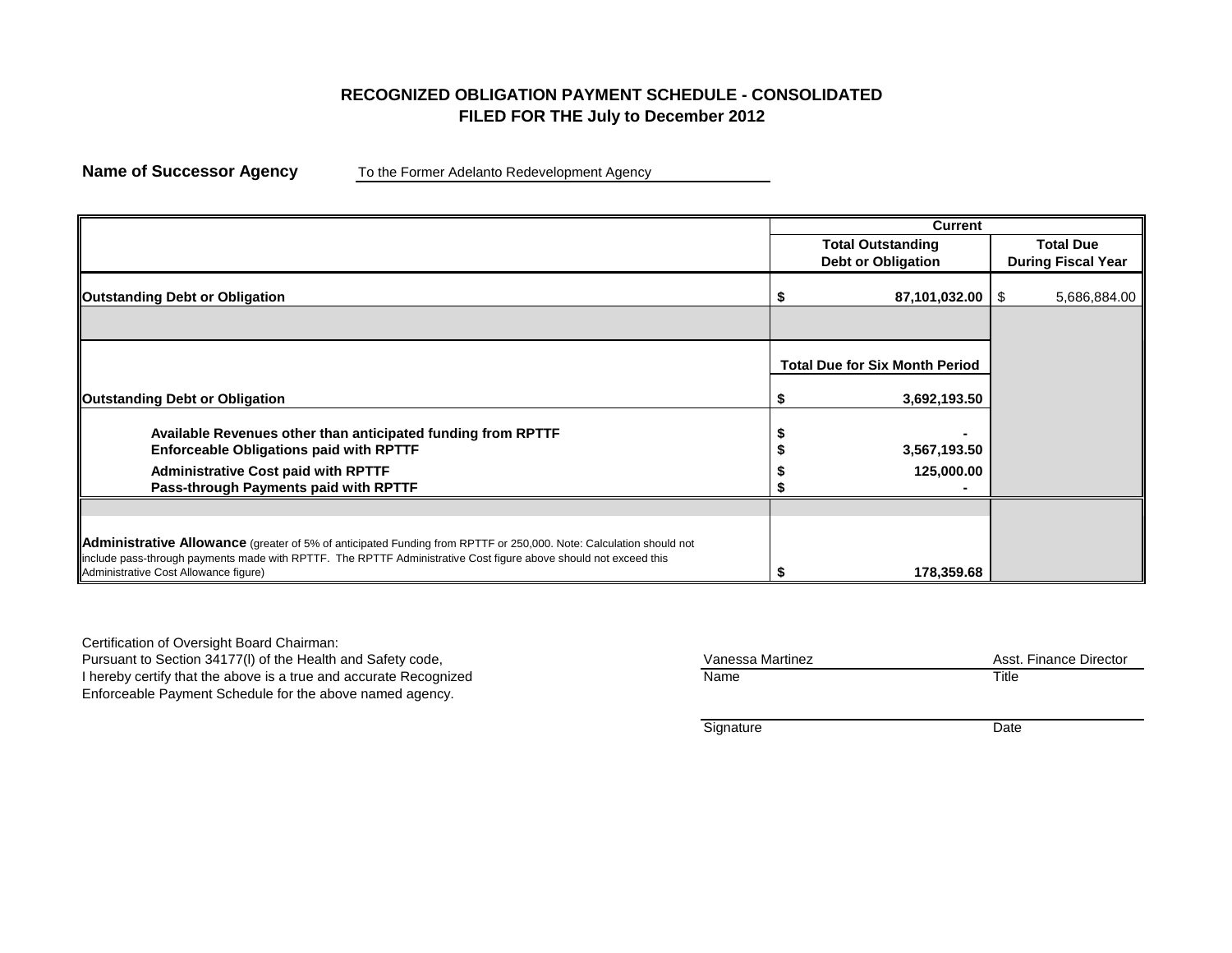Project Area(s) RDA Project Area All

**DRAFT RECOGNIZED OBLIGATION PAYMENT SCHEDULE Per AB 26 - Section 34177 (\*)**

|  |                                                                                         | Contract/Agreement    |                                 |                                                                                                                                                                                                                                |                                | Total Outstanding                            | <b>Total Due During</b><br><b>Fiscal Year</b> |                   |              | Payable from the Redevelopment Property Tax Trust Fund (RPTTF)<br>Payments by month |                            |                               |          |               |                               |  |
|--|-----------------------------------------------------------------------------------------|-----------------------|---------------------------------|--------------------------------------------------------------------------------------------------------------------------------------------------------------------------------------------------------------------------------|--------------------------------|----------------------------------------------|-----------------------------------------------|-------------------|--------------|-------------------------------------------------------------------------------------|----------------------------|-------------------------------|----------|---------------|-------------------------------|--|
|  | Project Name / Debt Obligation                                                          | <b>Execution Date</b> | Pavee                           | Description                                                                                                                                                                                                                    | Project Area                   | Debt or Obligation                           | 2012-2013**                                   | Funding<br>Source | July 2012    | Aug 2012                                                                            | Sept 2012                  | Oct 2012                      | Nov 2012 | Dec 2012      | Total                         |  |
|  |                                                                                         |                       |                                 |                                                                                                                                                                                                                                |                                |                                              |                                               |                   |              |                                                                                     |                            |                               |          |               |                               |  |
|  | Adelanto Improvement Project.                                                           |                       |                                 |                                                                                                                                                                                                                                |                                |                                              |                                               |                   |              |                                                                                     |                            |                               |          |               |                               |  |
|  | 1) Tax Allocation Bonds                                                                 | <b>Issue 1993 (B)</b> | <b>Trustee-Union Bank</b>       | Finance costs of Redevelopment Plan Implementation                                                                                                                                                                             | 95                             | 10.775.000.00                                | 1.146.950.00                                  |                   |              |                                                                                     |                            |                               |          | 866.312.50 \$ | 866.312.50                    |  |
|  | Adelanto Public Financing                                                               |                       |                                 |                                                                                                                                                                                                                                |                                |                                              |                                               |                   |              |                                                                                     |                            |                               |          |               |                               |  |
|  | Authority,<br>Local Agency Taxable                                                      |                       |                                 | <b>Various Agency Activities</b>                                                                                                                                                                                               | 95                             |                                              |                                               |                   |              |                                                                                     |                            |                               |          |               |                               |  |
|  | Subordinated Revenue Bonds                                                              | Issue 1995 (A)        | Trustee-Union Bank              |                                                                                                                                                                                                                                |                                | 2.605.000.00                                 |                                               |                   |              |                                                                                     | 108.780.00                 |                               |          |               | 108.780.00                    |  |
|  | Adelanto Public Financing                                                               |                       |                                 |                                                                                                                                                                                                                                |                                |                                              |                                               |                   |              |                                                                                     |                            |                               |          |               |                               |  |
|  | Authority, Local Agency Second                                                          |                       |                                 | <b>Various Agency Activities</b>                                                                                                                                                                                               | 95                             |                                              |                                               |                   |              |                                                                                     |                            |                               |          |               |                               |  |
|  | 3) Subordinated Revenue Bonds                                                           | Issue 1995 (B)        | <b>Trustee-Union Bank</b>       |                                                                                                                                                                                                                                |                                | 14.605.000.00                                | 1.369.680.00                                  |                   |              |                                                                                     | 855,780,00                 |                               |          |               | \$ 855,780.00                 |  |
|  | Adelanto Public Financing                                                               |                       |                                 |                                                                                                                                                                                                                                |                                |                                              |                                               |                   |              |                                                                                     |                            |                               |          |               |                               |  |
|  | Authority, Local Agency Third                                                           |                       |                                 | <b>Various Agency Activities</b>                                                                                                                                                                                               | 95                             |                                              |                                               |                   |              |                                                                                     |                            |                               |          |               |                               |  |
|  | 4) Subordinated Revenue Bonds                                                           | Issue 1995 ©          | <b>Trustee-Union Bank</b>       |                                                                                                                                                                                                                                |                                | 13,921,840.00                                | 1.070.866.00                                  |                   |              |                                                                                     | 535.433.00                 |                               |          |               | \$ 535,433,00                 |  |
|  | Adelanto Improvement Project.                                                           |                       |                                 | Economic Development along HWY 395                                                                                                                                                                                             | $\mathbf{3}$                   |                                              |                                               |                   |              |                                                                                     |                            |                               |          |               |                               |  |
|  | 5) Area No.3                                                                            | Issue 2007            | Trustee-Union Bank              |                                                                                                                                                                                                                                |                                | 3.340.000.00                                 | 249.388.00                                    |                   |              |                                                                                     | 249.388.00                 |                               |          |               | 249.388.00                    |  |
|  | County of San Bernardino Tax<br>6) Increment Loan                                       | 1996                  |                                 | Tax Increment loan per settlement and loan agreement                                                                                                                                                                           | 95                             | 22.275.843.00 Surplus T.I.                   |                                               |                   |              |                                                                                     |                            |                               |          |               |                               |  |
|  | Intermountain Power Agency                                                              |                       | County                          |                                                                                                                                                                                                                                |                                |                                              |                                               |                   |              |                                                                                     |                            |                               |          |               |                               |  |
|  | 7) Settlement Agreement                                                                 | 1993                  | <b>IPA</b>                      | Settle Agreement                                                                                                                                                                                                               | 95                             | 1.989.390.00 Surplus T.I.                    |                                               |                   |              |                                                                                     |                            |                               |          |               |                               |  |
|  | 8) Note Pavable to City of Adelanto                                                     |                       | City                            | Note Pavable to City for original formation costs                                                                                                                                                                              | 95                             | 2.524.243.00 Surplus T.I.                    |                                               |                   |              |                                                                                     |                            |                               |          |               |                               |  |
|  | 9) Adelanto School District                                                             | 1983                  | <b>Adelanto School District</b> | 3.34% of tax increment in Project Area 95                                                                                                                                                                                      | 95                             | N/A                                          | 200,000,00                                    |                   |              |                                                                                     |                            |                               |          | 200.000.00    | 200,000,00                    |  |
|  | 10) Project Are 3 Pass throughs                                                         | Various               | Various                         | 20% required pass throughs                                                                                                                                                                                                     |                                | N/A                                          | 85.000.00                                     |                   |              |                                                                                     |                            |                               |          | 85.000.00     | 85,000.00                     |  |
|  | 11) Audit Fees                                                                          |                       | Moss, Levy, Hartzheim           | Annual Audit                                                                                                                                                                                                                   | Various                        | N/A                                          | 6.000.00                                      |                   |              |                                                                                     |                            |                               |          | 6.000.00      | 6.000.00                      |  |
|  | 12) Bond Admin                                                                          |                       | <b>Union Bank</b>               | <b>Trustee of Bonds</b>                                                                                                                                                                                                        | various                        | N/A                                          | 12.000.00                                     |                   |              |                                                                                     |                            |                               |          | 12,000.00     | 12,000.00                     |  |
|  | 13) Legal Fees                                                                          |                       | Rutan & Tucker                  | Legal Consulting                                                                                                                                                                                                               | various                        | N/A                                          | 12.000.00                                     |                   |              |                                                                                     |                            |                               |          | 6.000.00      | 6.000.00                      |  |
|  | 14) Project Area 95 Housing                                                             |                       | Project Area 95 Housing         | 20% Housing set aside                                                                                                                                                                                                          | 95.00                          | 15.064.716.00                                | 1.200.000.00                                  |                   |              |                                                                                     |                            |                               |          | 600.000.00    | 600.000.00                    |  |
|  | 15) Project Area 95 Housing                                                             |                       | Project Area 3 Housing          | 20% Housing set aside                                                                                                                                                                                                          | 3.00                           | N/A                                          | 85,000.00                                     |                   |              |                                                                                     |                            |                               |          | 42,500.00     | 42,500.00                     |  |
|  |                                                                                         |                       |                                 |                                                                                                                                                                                                                                |                                |                                              |                                               |                   |              |                                                                                     |                            |                               |          |               |                               |  |
|  | Totals - This Page (RPTTF Funding)                                                      |                       |                                 |                                                                                                                                                                                                                                |                                | \$87.101.032.00                              | 5.436.884.00                                  | N/A               |              |                                                                                     | 1.749.381.00               |                               |          |               | \$1,817,812.50 \$3,567,193,50 |  |
|  | Totals - Page 2 (Other Funding)                                                         |                       |                                 |                                                                                                                                                                                                                                |                                | $\sim$                                       |                                               | N/A               |              |                                                                                     |                            |                               |          |               |                               |  |
|  |                                                                                         | $\sim$                | 250,000,00                      | N/A                                                                                                                                                                                                                            | \$125,000.00                   |                                              | $\sim$                                        |                   |              |                                                                                     | 125,000.00<br>$\mathbf{s}$ |                               |          |               |                               |  |
|  | Totals - Page 3 (Administrative Cost Allowance)<br>Totals - Page 4 (Pass Thru Payments) |                       |                                 |                                                                                                                                                                                                                                |                                |                                              |                                               |                   |              |                                                                                     |                            |                               |          |               |                               |  |
|  |                                                                                         |                       |                                 |                                                                                                                                                                                                                                |                                |                                              |                                               | N/A               |              |                                                                                     |                            |                               |          |               |                               |  |
|  | Grand total - All Pages                                                                 |                       |                                 |                                                                                                                                                                                                                                | \$87.101.032.00 \$5.686.884.00 |                                              | $$125,000.00$ \$                              | $\sim$            | 1.749.381.00 | $\sim$                                                                              | $\sim$                     | \$1,817,812.50 \$3,692,193.50 |          |               |                               |  |
|  |                                                                                         |                       |                                 | * The Preliminary Draft Recognized Obligation Payment Schedule (ROPS) is to be completed by 3/1/2012 by the successor agency, and subsequently be approved by the oversight board before the final ROPS is submitted to the St |                                |                                              |                                               |                   |              |                                                                                     |                            |                               |          |               |                               |  |
|  |                                                                                         |                       |                                 | Agreed Upon Procedures Audit be completed before submitting the final Oversight Approved ROPS to the State Controller and State Department of Finance.                                                                         |                                |                                              |                                               |                   |              |                                                                                     |                            |                               |          |               |                               |  |
|  | ** All totals due during fiscal year and payment amounts are projected.                 |                       |                                 |                                                                                                                                                                                                                                |                                |                                              |                                               |                   |              |                                                                                     |                            |                               |          |               |                               |  |
|  | <b>PPTTF - Redevelopment Property Tay Trust Fund</b>                                    |                       |                                 | *** Funding sources from the successor agency: (For fiscal 2011-12 only, references to RPTTF could also mean tax increment allocated to the Agency prior to February 1, 2012.)<br><b>Bonds - Rond proceeds</b>                 |                                | Other - recerves rents interest earnings atc |                                               |                   |              |                                                                                     |                            |                               |          |               |                               |  |

RPTIF - Redevelopment Property Tax True Inc. We are the South of Demokration of the South China of the South A<br>LMIHF - Low and Moderate Income Housing Fund and Martin - Successor Agency Administrative Allowance of the rese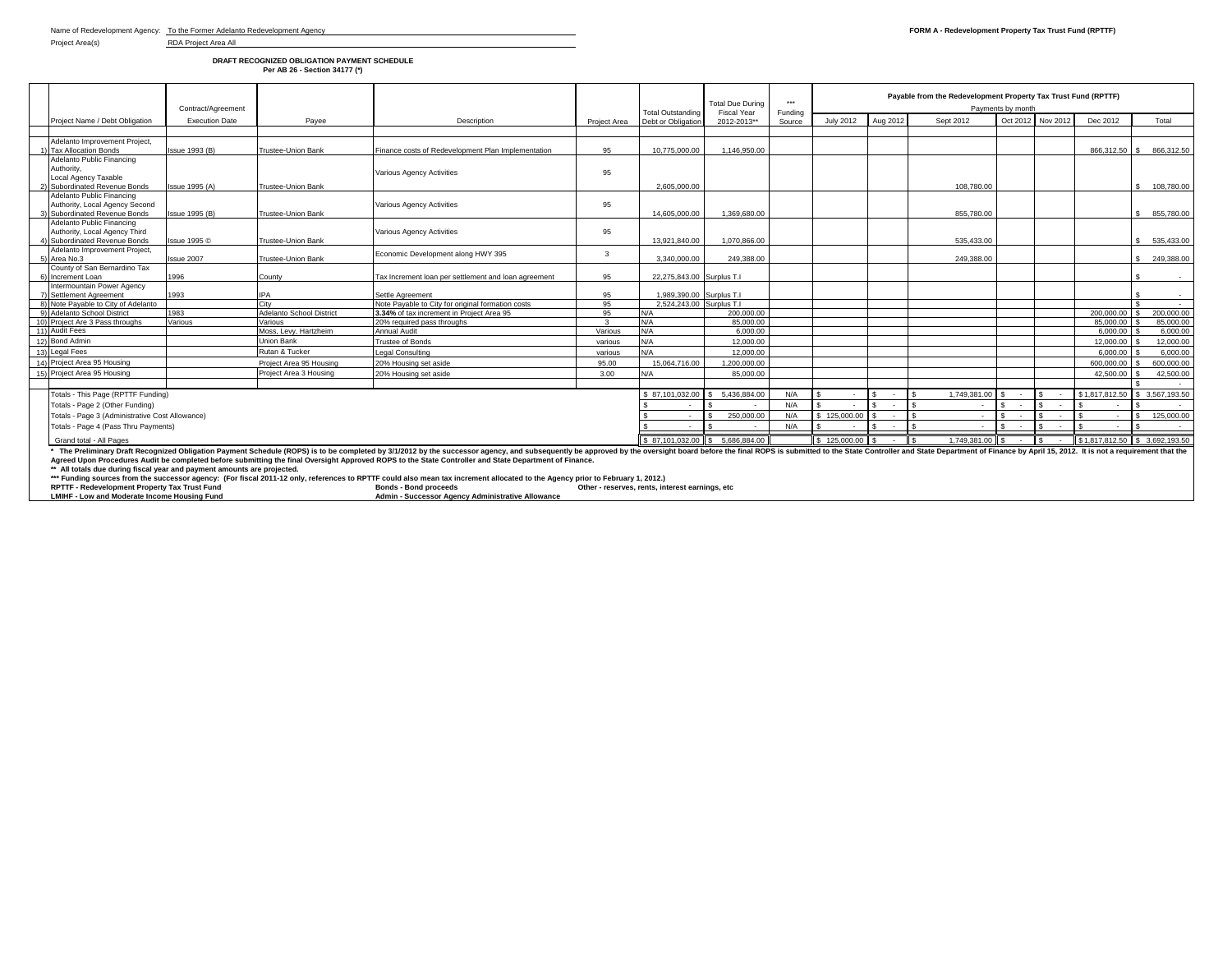Project Area(s) RDA Project Area All

## **DRAFT RECOGNIZED OBLIGATION PAYMENT SCHEDULE Per AB 26 - Section 34177 (\*)**

|                  |                                                                                                                                                      | Contract/Agreement    |       |                                                                                                                                                                                                                                                                                                                                                                                                                                                                                                                                                                                     |              | <b>Total Outstanding</b> | Total Due During<br><b>Fiscal Year</b> | Funding<br>Source |                        |                | Payable from Other Revenue Sources<br>Payments by month |                                 |                           |                    |      |                                     |
|------------------|------------------------------------------------------------------------------------------------------------------------------------------------------|-----------------------|-------|-------------------------------------------------------------------------------------------------------------------------------------------------------------------------------------------------------------------------------------------------------------------------------------------------------------------------------------------------------------------------------------------------------------------------------------------------------------------------------------------------------------------------------------------------------------------------------------|--------------|--------------------------|----------------------------------------|-------------------|------------------------|----------------|---------------------------------------------------------|---------------------------------|---------------------------|--------------------|------|-------------------------------------|
|                  | Project Name / Debt Obligation                                                                                                                       | <b>Execution Date</b> | Payee | Description                                                                                                                                                                                                                                                                                                                                                                                                                                                                                                                                                                         | Project Area | Debt or Obligation       | 2011-2012**                            | ***               | Jan 2012               | Feb 2012       | Mar 2012                                                | Apr 2012                        | May 2012                  | Jun 2012           |      | Total                               |
|                  |                                                                                                                                                      |                       |       |                                                                                                                                                                                                                                                                                                                                                                                                                                                                                                                                                                                     |              |                          |                                        |                   |                        |                |                                                         |                                 |                           |                    |      |                                     |
| $\left  \right $ |                                                                                                                                                      |                       |       |                                                                                                                                                                                                                                                                                                                                                                                                                                                                                                                                                                                     |              |                          |                                        |                   |                        |                |                                                         |                                 |                           |                    |      |                                     |
| $\left(2\right)$ |                                                                                                                                                      |                       |       |                                                                                                                                                                                                                                                                                                                                                                                                                                                                                                                                                                                     |              |                          |                                        |                   |                        |                |                                                         |                                 |                           |                    |      | $\sim$ 100 $\mu$                    |
| 3)               |                                                                                                                                                      |                       |       |                                                                                                                                                                                                                                                                                                                                                                                                                                                                                                                                                                                     |              |                          |                                        |                   |                        |                |                                                         |                                 |                           |                    |      | $\sim$                              |
| 4)               |                                                                                                                                                      |                       |       |                                                                                                                                                                                                                                                                                                                                                                                                                                                                                                                                                                                     |              |                          |                                        |                   |                        |                |                                                         |                                 |                           |                    |      | $\sim$ $-$                          |
| $-5)$            |                                                                                                                                                      |                       |       |                                                                                                                                                                                                                                                                                                                                                                                                                                                                                                                                                                                     |              |                          |                                        |                   |                        |                |                                                         |                                 |                           |                    |      | $\sim$                              |
| 6)               |                                                                                                                                                      |                       |       |                                                                                                                                                                                                                                                                                                                                                                                                                                                                                                                                                                                     |              |                          |                                        |                   |                        |                |                                                         |                                 |                           |                    |      | $\sim$ 100 $\mu$                    |
| $\overline{7}$   |                                                                                                                                                      |                       |       |                                                                                                                                                                                                                                                                                                                                                                                                                                                                                                                                                                                     |              |                          |                                        |                   |                        |                |                                                         |                                 |                           |                    |      | $\sim 10^{-11}$                     |
| 8)               |                                                                                                                                                      |                       |       |                                                                                                                                                                                                                                                                                                                                                                                                                                                                                                                                                                                     |              |                          |                                        |                   |                        |                |                                                         |                                 |                           |                    |      | $\sim$                              |
| 9)               |                                                                                                                                                      |                       |       |                                                                                                                                                                                                                                                                                                                                                                                                                                                                                                                                                                                     |              |                          |                                        |                   |                        |                |                                                         |                                 |                           |                    |      | $\sim$                              |
| 10)              |                                                                                                                                                      |                       |       |                                                                                                                                                                                                                                                                                                                                                                                                                                                                                                                                                                                     |              |                          |                                        |                   |                        |                |                                                         |                                 |                           |                    |      | $\sim 10^{-1}$                      |
| 11)              |                                                                                                                                                      |                       |       |                                                                                                                                                                                                                                                                                                                                                                                                                                                                                                                                                                                     |              |                          |                                        |                   |                        |                |                                                         |                                 |                           |                    |      | $\sim$ $-$                          |
| 12)<br>13)       |                                                                                                                                                      |                       |       |                                                                                                                                                                                                                                                                                                                                                                                                                                                                                                                                                                                     |              |                          |                                        |                   |                        |                |                                                         |                                 |                           |                    |      | $\sim$ $-$                          |
| 14)              |                                                                                                                                                      |                       |       |                                                                                                                                                                                                                                                                                                                                                                                                                                                                                                                                                                                     |              |                          |                                        |                   |                        |                |                                                         |                                 |                           |                    |      | $\sim$ 100 $\mu$<br>$\sim 10^{-11}$ |
| 15)              |                                                                                                                                                      |                       |       |                                                                                                                                                                                                                                                                                                                                                                                                                                                                                                                                                                                     |              |                          |                                        |                   |                        |                |                                                         |                                 |                           |                    |      | $\sim$                              |
| 16)              |                                                                                                                                                      |                       |       |                                                                                                                                                                                                                                                                                                                                                                                                                                                                                                                                                                                     |              |                          |                                        |                   |                        |                |                                                         |                                 |                           |                    |      | $\sim$                              |
| 17)              |                                                                                                                                                      |                       |       |                                                                                                                                                                                                                                                                                                                                                                                                                                                                                                                                                                                     |              |                          |                                        |                   |                        |                |                                                         |                                 |                           |                    |      | $\sim$ 100 $\mu$                    |
| 18)              |                                                                                                                                                      |                       |       |                                                                                                                                                                                                                                                                                                                                                                                                                                                                                                                                                                                     |              |                          |                                        |                   |                        |                |                                                         |                                 |                           |                    |      | $\sim$ $-$                          |
| 19)              |                                                                                                                                                      |                       |       |                                                                                                                                                                                                                                                                                                                                                                                                                                                                                                                                                                                     |              |                          |                                        |                   |                        |                |                                                         |                                 |                           |                    |      | $\sim$ $-$                          |
| 20)              |                                                                                                                                                      |                       |       |                                                                                                                                                                                                                                                                                                                                                                                                                                                                                                                                                                                     |              |                          |                                        |                   |                        |                |                                                         |                                 |                           |                    |      | $\sim$                              |
| 21)              |                                                                                                                                                      |                       |       |                                                                                                                                                                                                                                                                                                                                                                                                                                                                                                                                                                                     |              |                          |                                        |                   |                        |                |                                                         |                                 |                           |                    |      | $\sim$                              |
| 22)              |                                                                                                                                                      |                       |       |                                                                                                                                                                                                                                                                                                                                                                                                                                                                                                                                                                                     |              |                          |                                        |                   |                        |                |                                                         |                                 |                           |                    |      | $\sim$ $-$                          |
| 23)              |                                                                                                                                                      |                       |       |                                                                                                                                                                                                                                                                                                                                                                                                                                                                                                                                                                                     |              |                          |                                        |                   |                        |                |                                                         |                                 |                           |                    |      | $\sim$                              |
| (24)             |                                                                                                                                                      |                       |       |                                                                                                                                                                                                                                                                                                                                                                                                                                                                                                                                                                                     |              |                          |                                        |                   |                        |                |                                                         |                                 |                           |                    |      | $\sim$ $-$                          |
| 25)              |                                                                                                                                                      |                       |       |                                                                                                                                                                                                                                                                                                                                                                                                                                                                                                                                                                                     |              |                          |                                        |                   |                        |                |                                                         |                                 |                           |                    |      | $\sim$                              |
| 26)              |                                                                                                                                                      |                       |       |                                                                                                                                                                                                                                                                                                                                                                                                                                                                                                                                                                                     |              |                          |                                        |                   |                        |                |                                                         |                                 |                           |                    |      | $\sim$ 100 $\mu$                    |
| 27)              |                                                                                                                                                      |                       |       |                                                                                                                                                                                                                                                                                                                                                                                                                                                                                                                                                                                     |              |                          |                                        |                   |                        |                |                                                         |                                 |                           |                    |      | $\sim$ $-$                          |
| 28)              |                                                                                                                                                      |                       |       |                                                                                                                                                                                                                                                                                                                                                                                                                                                                                                                                                                                     |              |                          |                                        |                   |                        |                |                                                         |                                 |                           |                    |      | $\sim$ 100 $\mu$                    |
| 29)              |                                                                                                                                                      |                       |       |                                                                                                                                                                                                                                                                                                                                                                                                                                                                                                                                                                                     |              |                          |                                        |                   |                        |                |                                                         |                                 |                           |                    |      | $\sim$ $-$                          |
| 30)              |                                                                                                                                                      |                       |       |                                                                                                                                                                                                                                                                                                                                                                                                                                                                                                                                                                                     |              |                          |                                        |                   |                        |                |                                                         |                                 |                           |                    |      | $\sim$ $-$                          |
| 31)              |                                                                                                                                                      |                       |       |                                                                                                                                                                                                                                                                                                                                                                                                                                                                                                                                                                                     |              |                          |                                        |                   |                        |                |                                                         |                                 |                           |                    |      | $\sim$                              |
| 32)              |                                                                                                                                                      |                       |       |                                                                                                                                                                                                                                                                                                                                                                                                                                                                                                                                                                                     |              |                          |                                        |                   |                        |                |                                                         |                                 |                           |                    |      | $\sim$ 100 $\mu$                    |
| 33)              |                                                                                                                                                      |                       |       |                                                                                                                                                                                                                                                                                                                                                                                                                                                                                                                                                                                     |              |                          |                                        |                   |                        |                |                                                         |                                 |                           |                    |      | $\sim$ 100 $\mu$                    |
|                  | Totals - LMIHF                                                                                                                                       |                       |       |                                                                                                                                                                                                                                                                                                                                                                                                                                                                                                                                                                                     |              |                          |                                        |                   |                        |                |                                                         |                                 |                           |                    |      | \$0.00                              |
|                  | <b>Totals - Bond Proceeds</b>                                                                                                                        |                       |       |                                                                                                                                                                                                                                                                                                                                                                                                                                                                                                                                                                                     |              |                          |                                        |                   |                        |                |                                                         |                                 |                           |                    |      | \$0.00                              |
|                  | Totals - Other                                                                                                                                       |                       |       |                                                                                                                                                                                                                                                                                                                                                                                                                                                                                                                                                                                     |              |                          |                                        |                   |                        |                |                                                         |                                 |                           |                    |      | \$0.00                              |
|                  | Grand total - This Page                                                                                                                              |                       |       |                                                                                                                                                                                                                                                                                                                                                                                                                                                                                                                                                                                     |              | $\sim 10^{-11}$          | ll \$                                  |                   | $\mathbf{r}$<br>$\sim$ | $-$ \$<br>l \$ | $\sim$ $-$                                              | $\mathbf{s}$<br>$\sim 10^{-11}$ | ll \$<br>$\sim$ 100 $\mu$ | ll S<br>$\sim$ $-$ | ll s | $\sim 100$ m $^{-1}$                |
|                  | ** All total due during fiscal year and payment amounts are projected.                                                                               |                       |       | * The Preliminary Draft Recognized Obligation Payment Schedule (ROPS) is to be completed by 3/1/2012 by the successor agency, and subsequently be approved by the oversight board before the final ROPS is submitted to the St<br>that the Agreed Upon Procedures Audit be completed before submitting the final Oversight Approved ROPS to the State Controller and State Department of Finance.<br>*** Funding sources from the successor agency: (For fiscal 2011-12 only, references to RPTTF could also mean tax increment allocated to the Agency prior to February 1, 2012.) |              |                          |                                        |                   |                        |                |                                                         |                                 |                           |                    |      |                                     |
|                  | RPTTF - Redevelopment Property Tax Trust Fund                                                                                                        |                       |       | <b>Bonds - Bond proceeds</b>                                                                                                                                                                                                                                                                                                                                                                                                                                                                                                                                                        |              |                          |                                        |                   |                        |                |                                                         |                                 |                           |                    |      |                                     |
|                  | Other - reserves, rents, interest earnings, etc<br>LMIHF - Low and Moderate Income Housing Fund<br>Admin - Successor Agency Administrative Allowance |                       |       |                                                                                                                                                                                                                                                                                                                                                                                                                                                                                                                                                                                     |              |                          |                                        |                   |                        |                |                                                         |                                 |                           |                    |      |                                     |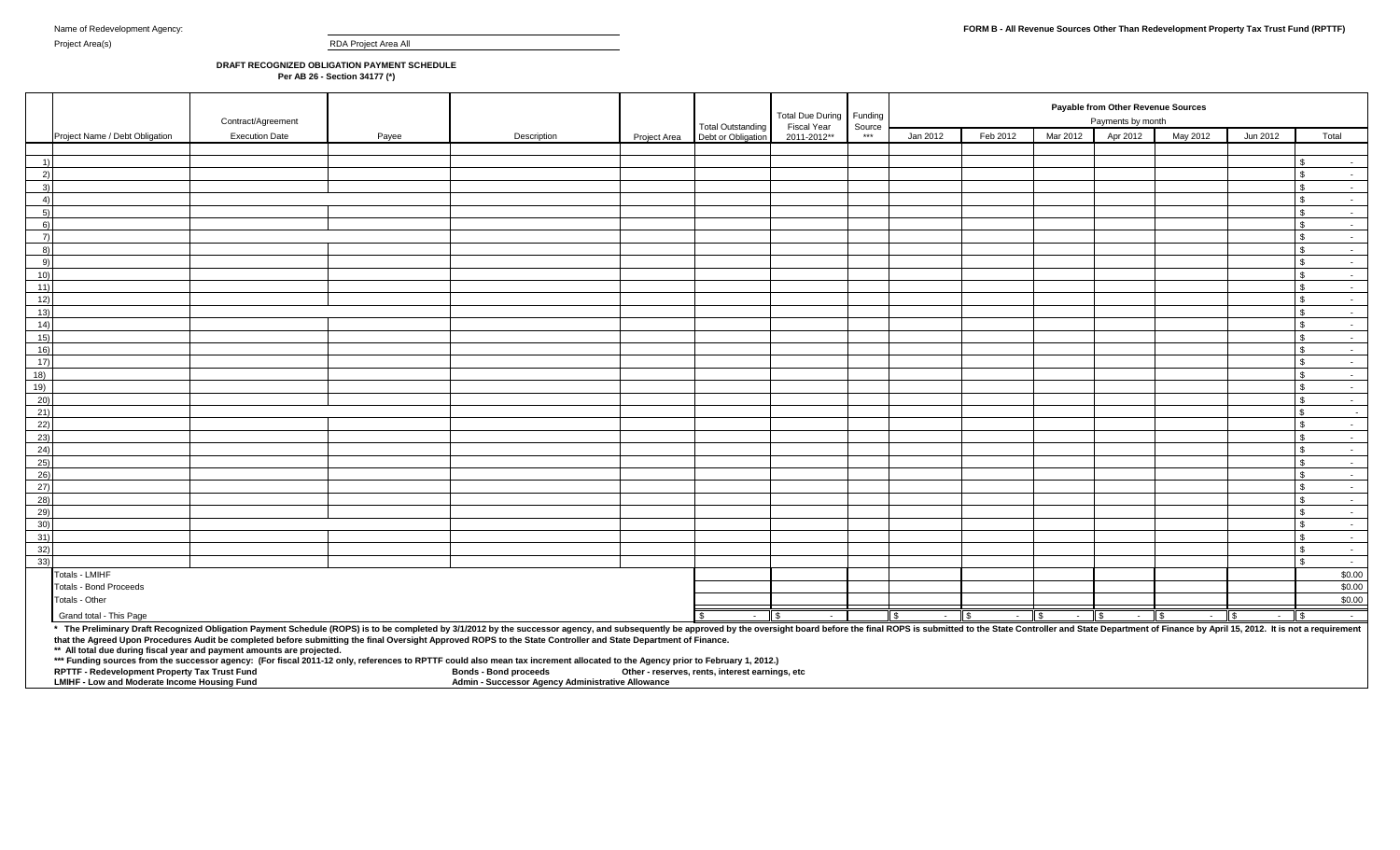## **DRAFT RECOGNIZED OBLIGATION PAYMENT SCHEDULE Per AB 26 - Section 34177 (\*)**

|                                                  |                                |          |             |         |                                  |                                                                                  | Funding              |                    |          | Payable from the Administrative Allowance Allocation ****<br>Payments by month |                                    |               |              |                                          |  |  |  |  |
|--------------------------------------------------|--------------------------------|----------|-------------|---------|----------------------------------|----------------------------------------------------------------------------------|----------------------|--------------------|----------|--------------------------------------------------------------------------------|------------------------------------|---------------|--------------|------------------------------------------|--|--|--|--|
|                                                  | Project Name / Debt Obligation | Payee    | Description |         | Project Area  Debt or Obligation | Total Outstanding Total Due During Fiscal Year<br>Debt or Obligation 2011-2012** | Source <sup>**</sup> | <b>July 2012</b>   | Aug 2012 | Sep 2012                                                                       | Oct 2012                           | Nov 2012      | Dec 2012     | Total                                    |  |  |  |  |
|                                                  |                                |          |             |         |                                  |                                                                                  |                      |                    |          |                                                                                |                                    |               |              |                                          |  |  |  |  |
|                                                  | 1) City of Adelanto Admin Cost | Adelanto | Admin Cost  | various | N/A                              | 250,000.00                                                                       | <b>RPTTF</b>         | 125,000.00         |          |                                                                                |                                    |               |              | 125,000.00                               |  |  |  |  |
| 2)                                               |                                |          |             |         |                                  |                                                                                  | <b>RPTTF</b>         |                    |          |                                                                                |                                    |               |              | $\mathbf{s}$<br>$\sim$                   |  |  |  |  |
| 3)                                               |                                |          |             |         |                                  |                                                                                  | <b>RPTTF</b>         |                    |          |                                                                                |                                    |               |              | $\mathbf{s}$<br>$\sim 10^{-1}$           |  |  |  |  |
| $\overline{4}$                                   |                                |          |             |         |                                  |                                                                                  | RPTTF                |                    |          |                                                                                |                                    |               |              | l s<br>$\sim$                            |  |  |  |  |
| 5)                                               |                                |          |             |         |                                  |                                                                                  |                      |                    |          |                                                                                |                                    |               |              | $\mathbf{s}$<br>$\sim 10^{-1}$           |  |  |  |  |
| 6)                                               |                                |          |             |         |                                  |                                                                                  |                      |                    |          |                                                                                |                                    |               |              | $\mathbf{s}$<br>$\sim$                   |  |  |  |  |
| $\overline{7}$                                   |                                |          |             |         |                                  |                                                                                  |                      |                    |          |                                                                                |                                    |               |              | $\mathbf{s}$<br>$\sim$ $-$               |  |  |  |  |
| $\{8\}$                                          |                                |          |             |         |                                  |                                                                                  |                      |                    |          |                                                                                |                                    |               |              | l s<br>$\sim$                            |  |  |  |  |
| 9)                                               |                                |          |             |         |                                  |                                                                                  |                      |                    |          |                                                                                |                                    |               |              | $\mathbf{s}$<br>$\sim 10^{-1}$           |  |  |  |  |
| 10)                                              |                                |          |             |         |                                  |                                                                                  |                      |                    |          |                                                                                |                                    |               |              | $\mathbf{S}$<br>$\sim 10^{-1}$           |  |  |  |  |
| $-11)$                                           |                                |          |             |         |                                  |                                                                                  |                      |                    |          |                                                                                |                                    |               |              | $\hat{\mathbf{z}}$<br>$\sim$ $-$         |  |  |  |  |
| 12)                                              |                                |          |             |         |                                  |                                                                                  |                      |                    |          |                                                                                |                                    |               |              | $\mathbf{S}$<br>$\sim$                   |  |  |  |  |
| 13)                                              |                                |          |             |         |                                  |                                                                                  |                      |                    |          |                                                                                |                                    |               |              | $\hat{\mathbf{r}}$<br>$\sim 10$          |  |  |  |  |
| 14)                                              |                                |          |             |         |                                  |                                                                                  |                      |                    |          |                                                                                |                                    |               |              | $\mathbf{s}$<br>$\sim$                   |  |  |  |  |
| 15)                                              |                                |          |             |         |                                  |                                                                                  |                      |                    |          |                                                                                |                                    |               |              | $\hat{\mathbf{z}}$<br>$\sim$ 100 $\mu$   |  |  |  |  |
| 16)                                              |                                |          |             |         |                                  |                                                                                  |                      |                    |          |                                                                                |                                    |               |              | l S<br>$\sim$                            |  |  |  |  |
| 17)                                              |                                |          |             |         |                                  |                                                                                  |                      |                    |          |                                                                                |                                    |               |              | $\hat{\mathbf{z}}$<br>$\sim$ $-$         |  |  |  |  |
| 18)                                              |                                |          |             |         |                                  |                                                                                  |                      |                    |          |                                                                                |                                    |               |              | $\sim$<br>$\sim 10^{-1}$                 |  |  |  |  |
|                                                  |                                |          |             |         |                                  |                                                                                  |                      |                    |          |                                                                                |                                    |               |              | $\hat{\mathbf{z}}$<br>$\sim 10^{-11}$    |  |  |  |  |
| $\begin{array}{r} 19) \\ 20) \\ 21) \end{array}$ |                                |          |             |         |                                  |                                                                                  |                      |                    |          |                                                                                |                                    |               |              | l s<br>$\sim$<br>$\mathbf{s}$            |  |  |  |  |
|                                                  |                                |          |             |         |                                  |                                                                                  |                      |                    |          |                                                                                |                                    |               |              | $\sim$ $-$                               |  |  |  |  |
| $\frac{22}{23}$                                  |                                |          |             |         |                                  |                                                                                  |                      |                    |          |                                                                                |                                    |               |              | $\mathbf{s}$<br>$\sim$<br>$\mathbf{s}$   |  |  |  |  |
|                                                  |                                |          |             |         |                                  |                                                                                  |                      |                    |          |                                                                                |                                    |               |              | $\sim 10^{-1}$<br>l S                    |  |  |  |  |
| $\frac{24}{25}$                                  |                                |          |             |         |                                  |                                                                                  |                      |                    |          |                                                                                |                                    |               |              | $\sim$<br>$\mathbf{s}$                   |  |  |  |  |
| $^{26}$                                          |                                |          |             |         |                                  |                                                                                  |                      |                    |          |                                                                                |                                    |               |              | $\sim 10^{-1}$<br>$\mathbf{s}$<br>$\sim$ |  |  |  |  |
|                                                  |                                |          |             |         |                                  |                                                                                  |                      |                    |          |                                                                                |                                    |               |              | S.<br><b>Contract</b>                    |  |  |  |  |
| $\frac{27}{28}$                                  |                                |          |             |         |                                  |                                                                                  |                      |                    |          |                                                                                |                                    |               |              | l \$<br>$\sim$                           |  |  |  |  |
|                                                  |                                |          |             |         |                                  |                                                                                  |                      |                    |          |                                                                                |                                    |               |              | $\mathbf{s}$<br>$\sim 10^{-11}$          |  |  |  |  |
|                                                  |                                |          |             |         |                                  |                                                                                  |                      |                    |          |                                                                                |                                    |               |              | $\mathbf{s}$<br>$\sim$                   |  |  |  |  |
|                                                  |                                |          |             |         |                                  |                                                                                  |                      |                    |          |                                                                                |                                    |               |              | S.<br>$\sim 10^{-1}$                     |  |  |  |  |
|                                                  |                                |          |             |         |                                  |                                                                                  |                      |                    |          |                                                                                |                                    |               |              | l s<br>$\sim 10$                         |  |  |  |  |
|                                                  |                                |          |             |         |                                  |                                                                                  |                      |                    |          |                                                                                |                                    |               |              | $\mathbf{s}$<br>$\sim 10^{-1}$           |  |  |  |  |
|                                                  |                                |          |             |         |                                  |                                                                                  |                      |                    |          |                                                                                |                                    |               |              | $\mathbf{s}$<br>$\sim$                   |  |  |  |  |
|                                                  |                                |          |             |         |                                  |                                                                                  |                      |                    |          |                                                                                |                                    |               |              | $\mathbf{\hat{c}}$<br>$\sim 10^{-1}$     |  |  |  |  |
|                                                  |                                |          |             |         |                                  |                                                                                  |                      |                    |          |                                                                                |                                    |               |              |                                          |  |  |  |  |
|                                                  | <b>Totals - This Page</b>      |          |             |         | s.<br>$\sim$                     | 250,000.00<br>ls.                                                                |                      | 125,000.00 \$<br>s | $\sim$   | \$.<br>$\sim$                                                                  | $\overline{\phantom{a}}$<br>$\sim$ | l s<br>$\sim$ | s.<br>$\sim$ | \$125,000.00                             |  |  |  |  |

\* The Preliminary Draft Recognized Obligation Payment Schedule (ROPS) is to be completed by 3/1/2012 by the successor agency, and subsequently be approved by the oversight board before the final ROPS is submitted to the St

**\*\*\* Funding sources from the successor agency: (For fiscal 2011-12 only, references to RPTTF could also mean tax increment allocated to the Agency prior to February 1, 2012.)**

**RPTTF - Redevelopment Property Tax Trust Fund Bonds - Bond proceeds Other - reserves, rents, interest earnings, etc LMIHF - Low and Moderate Income Housing Fund Admin - Successor Agency Administrative Allowance \*\*\*\* - Administrative Cost Allowance caps are 5% of Form A 6-month totals in 2011-12 and 3% of Form A 6-month totals in 2012-13. The calculation should not factor in pass through payments paid for with RPTTF in Form D.**